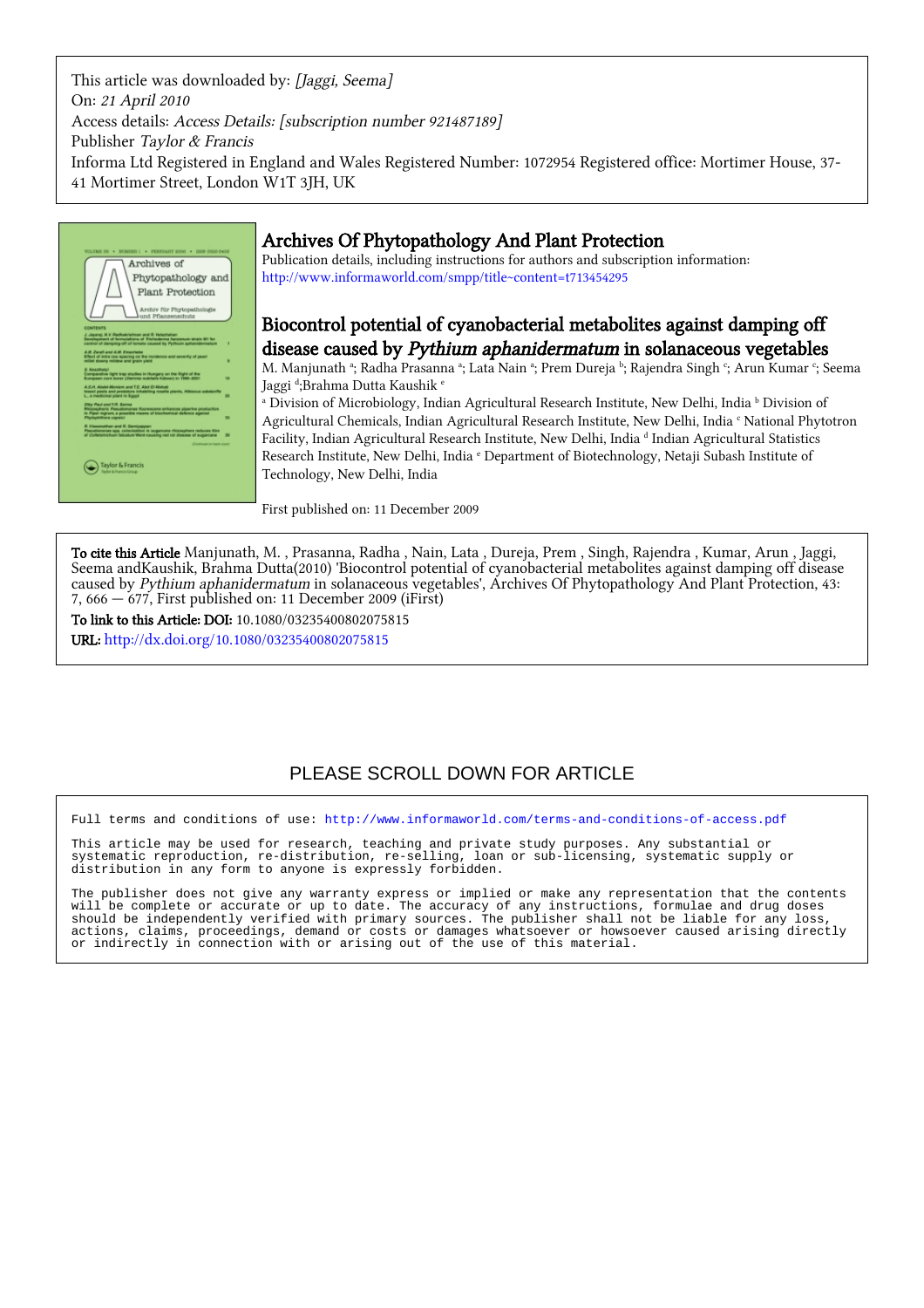

## Biocontrol potential of cyanobacterial metabolites against damping off disease caused by Pythium aphanidermatum in solanaceous vegetables

M. Manjunath<sup>a</sup>, Radha Prasanna<sup>a\*</sup>, Lata Nain<sup>a</sup>, Prem Dureja<sup>b</sup>, Rajendra Singh<sup>c</sup>, Arun Kumar<sup>c</sup>, Seema Jaggi<sup>d</sup> and Brahma Dutta Kaushik<sup>e</sup>

<sup>a</sup>Division of Microbiology, Indian Agricultural Research Institute, New Delhi, India; <sup>b</sup>Division of Agricultural Chemicals, Indian Agricultural Research Institute, New Delhi, India; <sup>c</sup>National Phytotron Facility, Indian Agricultural Research Institute, New Delhi, India; <sup>d</sup>Indian Agricultural Statistics Research Institute, New Delhi, India; <sup>e</sup> Department of Biotechnology, Netaji Subash Institute of Technology, New Delhi, India

(Received 24 February 2008; final version received 28 February 2008)

An investigation was undertaken to explore the biocidal efficacy of fungicidal compound(s) produced by *Calothrix elenkenii* against damping-off disease in three vegetable crops-tomato, chilli and brinjal. Treatments included application of seeds soaked in water (control), culture filtrate and ethyl acetate extract of Calothrix elenkenii and Metalaxyl in potting mix inoculated with Pythium aphanidermatum in plastic pots. The observations taken after a period of four weeks revealed the superiority of seed treatment with ethyl acetate extracts, in terms of percent mortality and plant parameters. ANOVA revealed that the treatments, crops (tomato, chilli and brinjal) and their interactions exerted a significant influence on the parameters analyzed. Chilli recorded the highest percentage of survivors and responded best to the seed treatment with ethyl acetate extract of Calothrix elenkenii. Future work is being undertaken towards formulation of a biocontrol agent using Calothrix elenkenii and understanding the molecular basis for the biocontrol properties.

Keywords: biocontrol; Calothrix; cyanobacteria; damping off; Pythium sp.; vegetables

## Introduction

Cyanobacteria (BGA) represents a valuable bioresource which has been utilised mainly as a biofertiliser in agriculture. Extensive reviews on their distribution in rice fields and their nitrogen-fixing potential exist which reveal their generic, genetic and functional diversity (Venkataraman 1972; Mandal et al. 1998; Prasanna and Nayak 2007) The less investigated aspects include the evaluation of their biochemical potential in terms of production of biologically active compounds. The significance of these organisms as producers of cyanotoxins and other novel bioactive molecules is globally recognised (Namikoshi and Rinehart 1996; Mundt et al. 2001; Kumar et al. 2005); however, their chemical potential is less explored in agriculture, especially as biocontrol agents. The extracts of cyanobacteria are known to reduce the incidence of *Botrytis cinerea* on strawberries and *Erysiphe polygoni* causing

<sup>\*</sup>Corresponding author. Email: radhapr@gmail.com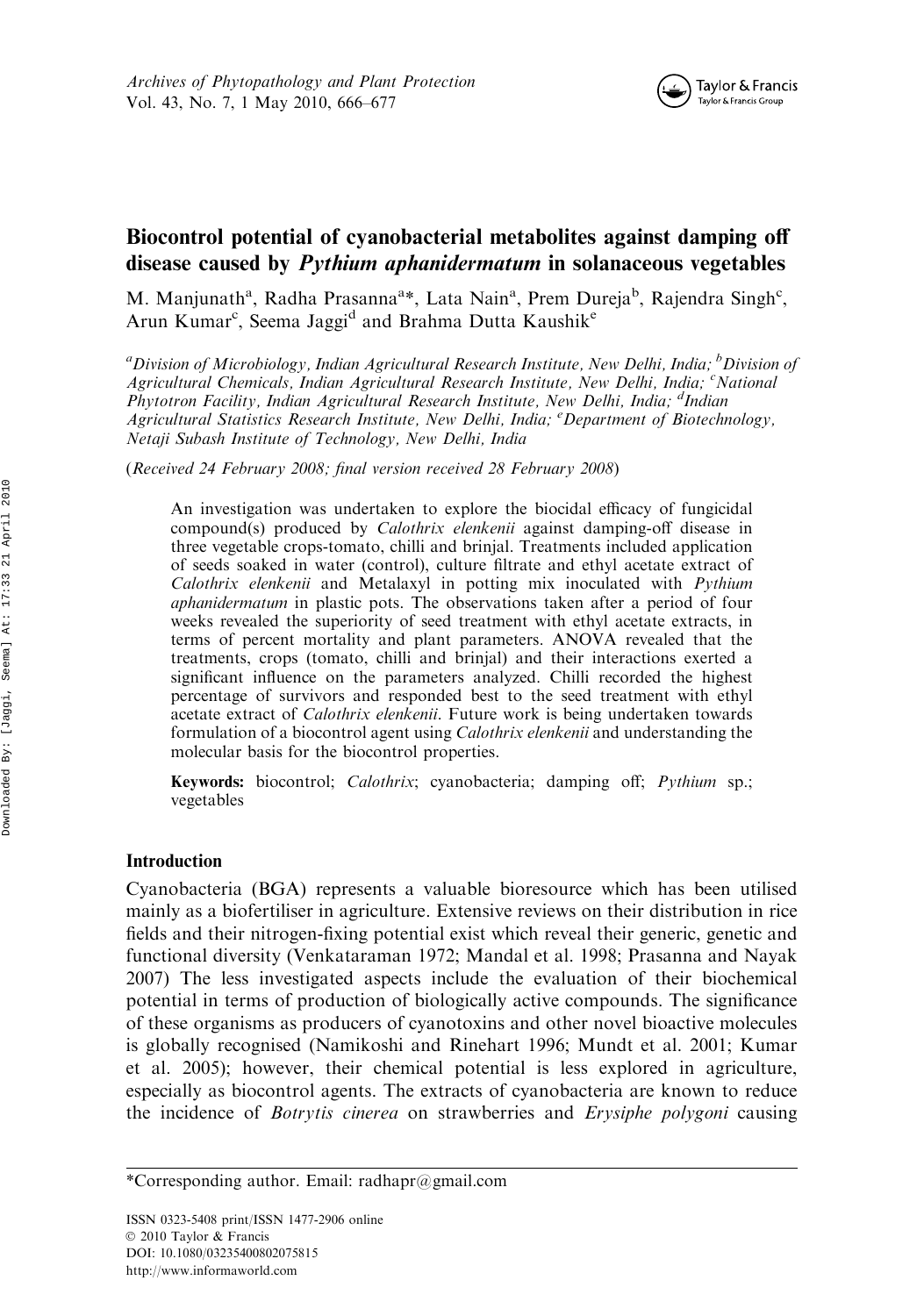powdery mildew on turnips and damping off in tomato seedlings, besides reducing the growth of saprophytes, Chaetomium globosum, Cunninghamella blakesleeana and Aspergillus oryzae, and plant pathogens such as Rhizoctonia solani and Sclerotiana sclerotium (Kulik 1995).

Pythium species are commercially important pathogens of a variety of crops, which are ubiquitous in cultivated soils. They are considered opportunistic pathogens, as disease is more prevalent on young or weak plants. The ability of Pythium spp. to persist in soil for long periods, infect a wide variety of plant hosts and grow rapidly in the presence of germinating seeds provides a number of biological barriers for bio-effective controls (Ellis et al. 1999). The present investigation was undertaken to explore the biocidal efficacy of fungicidal compound(s) produced by Calothrix elenkenii against damping-off disease caused by *Pythium aphanidermatum* in three vegetable crops, tomato, chilli and brinjal.

#### Materials and methods

#### Organisms used in this study

Calothrix elenkenii, an isolate from rice fields of the Indian Agricultural Research Institute (IARI), was used in this investigation. This strain was observed to exhibit biocidal activity against two selected unicellular cyanobacteria and two phytopathogenic fungi (Radhakrishnan 2006). The fungal strain *Pythium aphanidermatum* was obtained from the Indian Type Culture Collection, Division of Plant Pathology, IARI, New Delhi and used as the test organism.

## Growth and maintenance

The cyanobacterial strain was axenised by a standard procedure employing a set of antibiotics (Kaushik 1987). The culture was routinely grown under the conditions optimised for maximum biocidal activity i.e. L:D (light:dark cycle 16–18, 5000 lux white light (50–55  $\mu$ mol photons/m<sup>2</sup>/s) and 27  $\pm$  2° C (Radhakrishnan 2006) in nitrogen free BG-11 medium (Stanier et al. 1971). The fungal strain was grown in potato dextrose agar medium (Shadomy et al. 1985) and incubated at  $30^{\circ}$ C in a (Biochemical Oxygen Demand) BOD incubator.

## Qualitative analyses of metabolite

The culture grown for three weeks was harvested by centrifugation at high speed (10– 12,000 rpm) for 20 min at  $15-20^{\circ}$ C using a Sigma K 50 centrifuge. The cell-free extracts were filtered through layers of muslin cloth and pooled for extraction. The culture filtrate was extracted with ethyl acetate as solvent, using mechanical shaker for approximately 1 h. The organic phase was separated from aqueous phase and dried over anhydrous sodium sulphate. The dried extract was concentrated using a rotary evaporator. The concentrated extract was stored at  $4-5^{\circ}$ C until further analyses. Partial purification was carried out on preparatory thin layer chromatography (TLC) plates using the hexane:benzene (1:1) system and the spots were visualised using iodine vapors as visualising agent. The fraction eluted from TLC plates was tested for biocidal activity by measuring the zone of inhibition in the lawn of fungal strain.

Samples were also analysed by a HPLC (Thermo Separation Product Model Spectra System P2000) equipped with a variable wavelength UV-150 UV VIS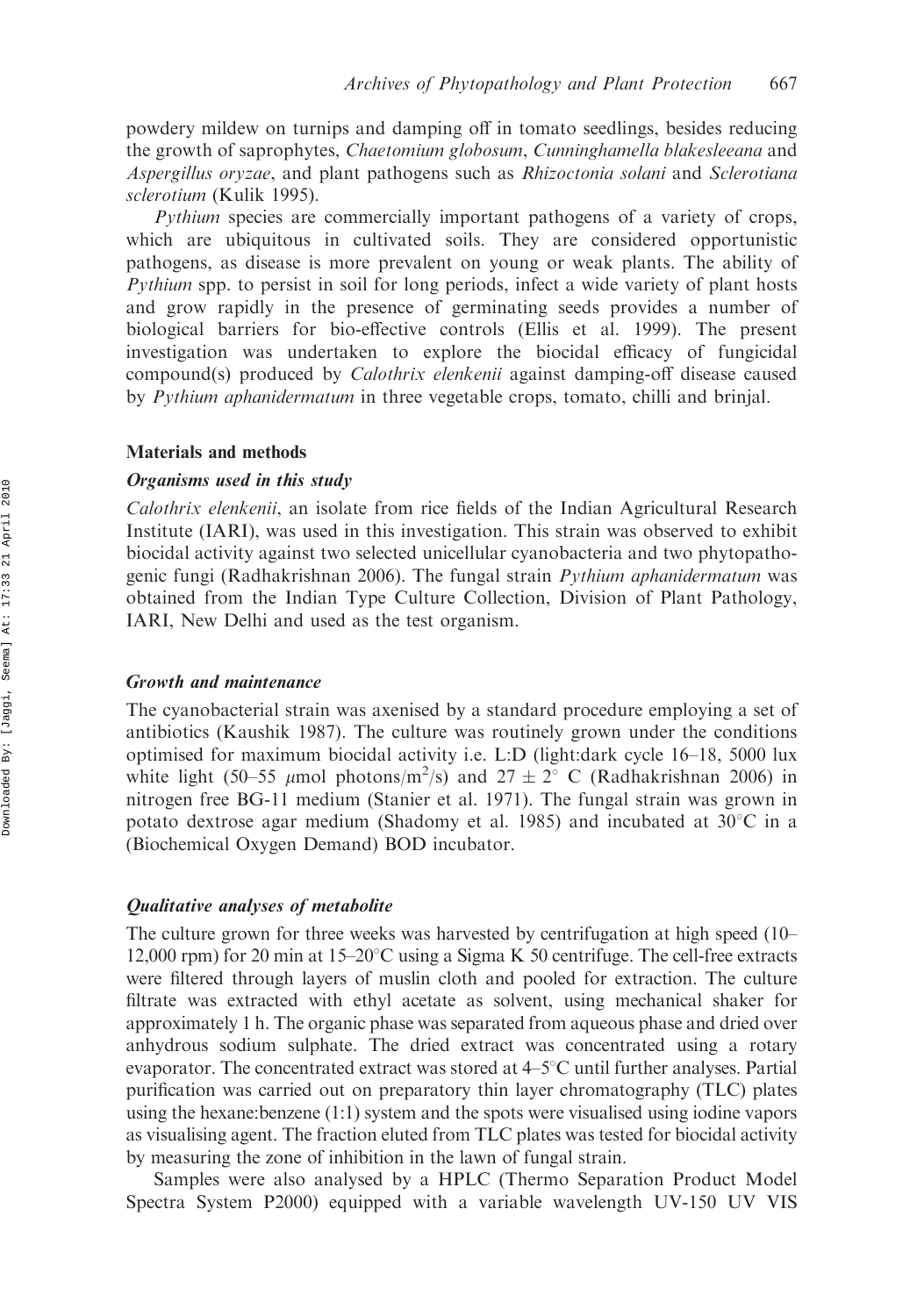detector and a Rheodyne injector, connected to a Datajet reporting integrator. The stationary phase consisted of a Lichrosorb C-18 column (250 mm  $\times$  4.6 mm id) and the mobile phase was methanol: water (60:40 v/v) maintained at a flow rate of 1 ml/ min with the detector wavelength set at 265 nm.

### Minimum inhibitory concentration (MIC)

Standard procedures employing 96-well microplates were used for determining the MIC of the culture filtrate and extract in terms of fungicidal activity (Prasanna et al. 2006), against Pythium aphanidermatum in PDA medium. Positive and negative controls along with dilutions with 1–20 ppm of ethyl acetate extract and 100–1000 ppm of culture filtrate were employed. Nystatin (100 units/disc) was used as the standard antifungal compound. The presence/absence of growth at the various concentrations were observed visually and through microscopic observation of the plates for a period of five days.

#### Treatments and growth chamber conditions

An experiment was undertaken under controlled conditions of National Phytotron Facility, IARI, New Delhi to evaluate the fungicidal activity of the partially purified culture filtrates of *Calothrix elenkenii* on seeds/seedlings of tomato, brinjal and chilli grown in potting mix inoculated with Pythium aphanidermatum. 2% metalaxyl (Ridomil MZ 72 WP) was used as the recommended chemical control, both as seed treatment and soil drench.

The seeds of tomato variety *Pusa Rohini* and brinjal variety *Pusa Kranti* were obtained from the Division of Vegetable Sciences, Indian Agricultural Research Institute, New Delhi. The Chilli variety H1 was obtained from National Seeds Corporation, Pusa Campus, IARI, New Delhi. All three varieties are known to be susceptible to damping off disease caused by Pythium spp. The germination percentage (as index of seed viability) of the vegetable seeds was checked.

The inoculum of *Pythium aphanidermatum* was produced on sorghum (*Sorghum* bicolor) seeds using water in equal proportion and autoclaved twice for 90 min on two consecutive days (Paulitz and Schroeder 2005). Flasks were seeded with oneweek-old *Pythium aphanidermatum* mycelium grown on PDA media. Flasks were incubated at room temperature for four weeks, with shaking at weekly intervals. Colonised sorghum seeds were spread out on craft paper, dried for two days under laminar flow hood, and ground using a mixer grinder. Inoculum was passed through a 1 mm sieve and collected on a sieve of 250  $\mu$ m; particles larger than 1 mm or smaller than 250  $\mu$ m were not used as inoculum. Inoculum was stored at 4<sup>o</sup>C until use.

Nursery stage evaluation of biocontrol efficacy of Calothrix sp. culture filtrate and concentrated ethyl acetate extract against damping-off disease of vegetable crops (tomato, chilli and brinjal) was carried out with the following treatments in four replications. The potting mix consisted of vermiculite: sand (2:1) used as media for growth of plants in the pots. The pots were filled with media and were autoclaved at 15 lb/inch<sup>2</sup> pressure, 121 °C temperature for 3 h. The *Pythium aphanidermatum* inoculum was put into the already sterilised pots filled with potting mix at the rate of 2 g inoculum per 200 g potting mix. The surface sterilised seeds of the three crops were soaked in the effective concentrations (MIC values) for 2 h in the culture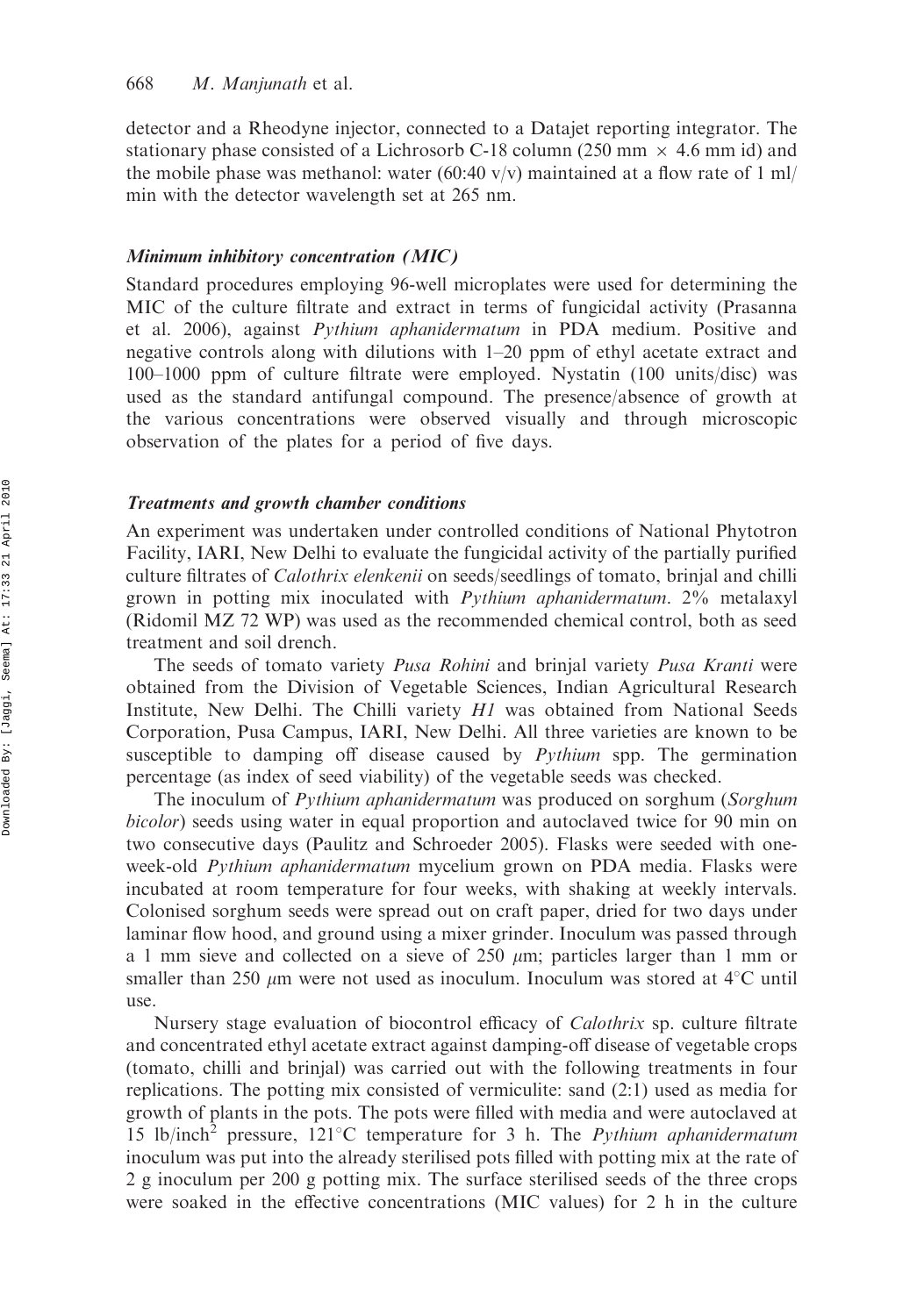filtrates or ethyl acetate extracts or metalaxyl or water (control) and placed in the pre-inoculated potting mix. Uninoculated pots served as positive control for the respective crops.

The pots were kept for one week to establish the infection (Pandey and Dubey 1994). All treatments involved application of seeds into potting mix, pre-inoculated with *Pythium aphanidermatum* (except T1). The treatments included:  $T_1$  - Untreated seeds (plant control);  $T_2$  - Untreated seeds;  $T_3$  - Metalaxyl as soil drench  $+$  untreated seeds;  $T_4$  - Culture filtrate treated seeds;  $T_5$  - Ethyl acetate extract treated seeds and  $T<sub>6</sub>$  - Metalaxyl as seed treatment.

## Experimental observations

The percentage mortality was calculated by dividing the number of surviving seedlings by the total number of seeds sown. Five plants were selected randomly in each treatment and the number of leaves per plant counted. The average length of root, shoot, height and fresh weight of five seedlings were taken. The same five seedlings selected for fresh weight measurement were kept in an oven maintained at  $75^{\circ}$ C for 24 h in paper packets and dried seedlings were kept in a desiccator for cooling. These values were converted to dry weight per seedling and expressed in grams.

## Experimental design and statistical analyses

The experiment was designed as a completely randomised design, which included both pathogen-inoculated and non-inoculated (T1) control in vermiculite–sand potting mix in which the treated seeds were placed. The experiment was undertaken twice to ascertain the results. Data was recorded in quadruplicate for the parameters in the various crops. Analysis of variance was performed with treatment and crop as factors to quantify and evaluate the source of variation. CD values were calculated at 1% level of significance. In the graphs, Standard deviation values have been denoted as error bars in the Figures.

## **Results**

The cell-free culture filtrates of Calothrix elenkenii from a 21 day old culture was employed as it exhibited maximum inhibition zone of 20 mm when tested against Pythium aphanidermatum, the causal organism of damping-off disease of vegetable crops. Among the different solvent systems used for the extraction of polar and non-polar compounds, ethyl acetate was found to be the most potent and used for further work. Ethyl acetate extract of *Calothrix elenkenii* was observed to be active against the fungi tested. The MIC values using the micro-dilution method indicated that 850 ppm of culture filtrate and 16.6 ppm of the extract was inhibitory towards Pythium aphanidermatum. The broth dilution assay for determining MIC of the ethyl acetate extract against Pythium aphanidermatum also provided similar results. The extracted toxin was partially purified using preparatory TLC. The band showing antifungal activity was extracted and subjected to further characterisation. HPLC analyses of the TLC purified extract revealed a single peak indicating presence of a single compound with a retention time of 3.19 min.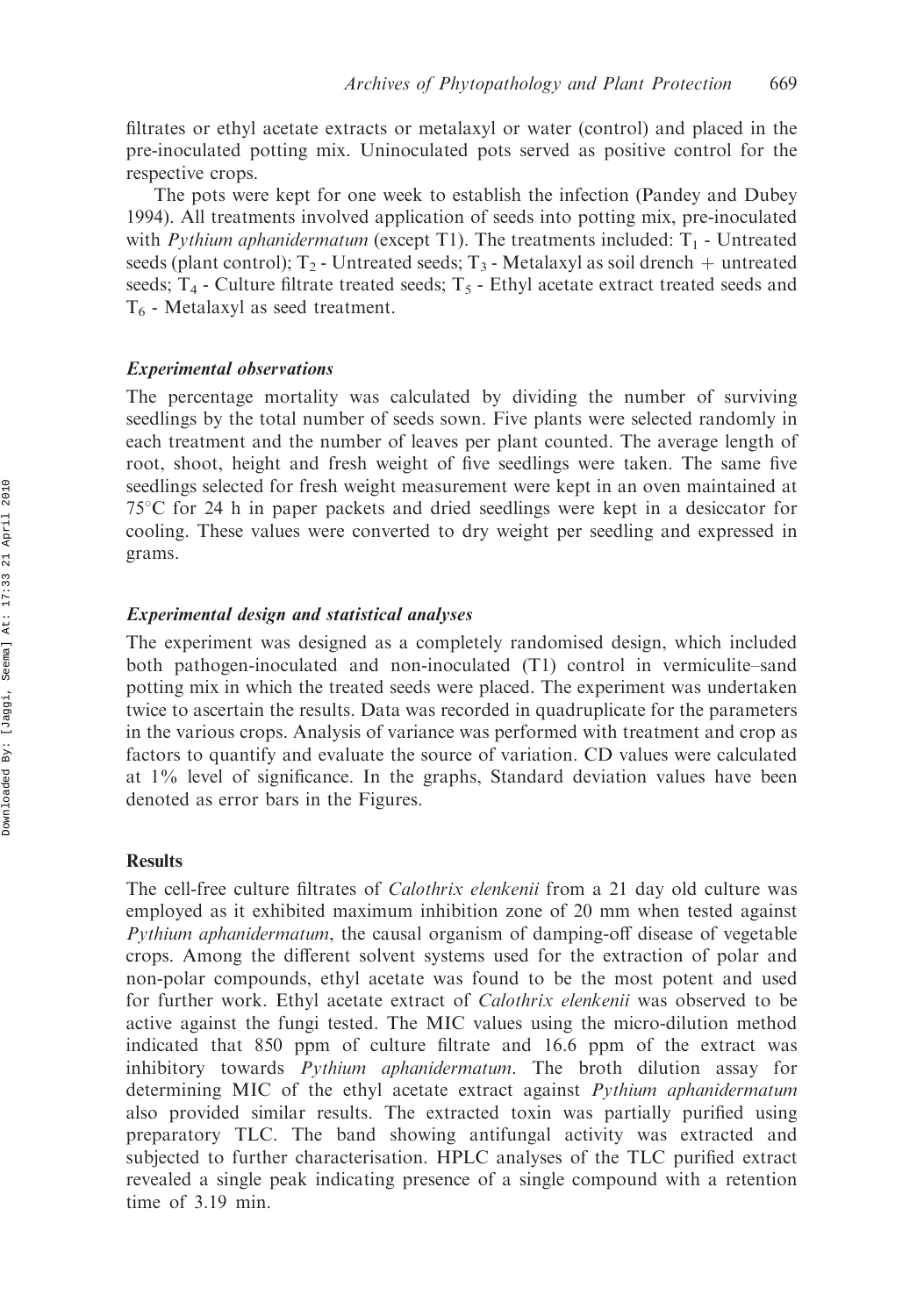#### In vitro evaluation of biocontrol potential under controlled conditions

An experiment was undertaken in pots (4 cm in diameter, with 200 g sterilised potting mix) under the controlled conditions of the National Phytotron Facility, IARI for a period of four weeks to evaluate the biocidal effect of the culture filtrates and ethyl acetate extracts of Calothrix elenkenii on Pythium aphanidermatum challenged seeds/seedlings of three vegetable crops, namely tomato (var *Pusa* Rohini), brinjal (var Pusa Kranti) and chilli (var H1). All the varieties used in this experiment were sensitive to the damping-off disease caused by the pathogen. The vigour of the seeds was determined by placing 50 seeds (in three replicates) in seedling agar. Tomato seeds germinated after 6 d, while brinjal and chilli seeds germinated after 7 and 10 d, respectively. All three crops exhibited a germination percentage of 95%. The pots were irrigated with Hoagland's solution frequently to maintain the optimum moisture in the potting mix. After four weeks, the seedlings were removed carefully from the pots, washed under running water to remove adhering particles, and measurements were made in terms of number of leaves, root length, shoot length, fresh weight, dry weight, plant height and percent mortality.

### Effect on tomato (Lycopersicon esculentum Mill.)

In terms of mortality, the lowest value of 17.5% was recorded in treatment (T5) involving application of ethyl acetate extract followed by treatments in which the seeds had been treated with metalaxyl and potting mix drenched with metalaxyl (Figure 1). Water soaked seeds recorded a mortality percentage of 38.75% (T1), while untreated seeds challenged with *Pythium aphanidermatum* (T2) recorded the highest mortality percentage of 64.2%. The number of leaves ranged from three to seven in all the treatments and statistical analyses revealed the significance of the treatment at the 1% level of probability. Treatment T5, involving application of ethyl acetate extract, gave the highest values of 7 followed by T3 in which the potting mix was drenched with metalaxyl (2%). The fresh weight and dry weight values of the seedlings grown in the presence of ethyl acetate extract were twofold higher than those observed in T6 treatment (seeds treated with metalaxyl) and significantly higher than the values recorded in T4 seeds grown in metalaxyl drenched potting mix (Figure 1). In terms of root length, T5 treatment recorded the highest values of 7.525 cm, which was significantly higher than the values recorded in all other treatments. A similar trend was observed in the observations recorded for shoot length and significant differences were observed among the treatments (Table 1).

## Effect on chilli (Capsicum annum L.)

The mortality percentage was highest in untreated *Pythium* challenged seeds, followed by treatment involving water soaked uninoculated seeds (Figure 2). The lowest values were recorded in metalaxyl treated seeds, followed by treatment involving seed treatment with ethyl acetate extract of Calothrix elenkenii. The mean values in terms of number of leaves ranged from 2.5 to 7.0 with the highest values being recorded in treatment T5 (seeds treated with ethyl acetate extract of Calothrix elenkenii) followed by T6 and T4. Fresh weight and dry weight of the seedlings (Figure 2) was also significantly higher in ethyl acetate extract treated seedlings (treatment T5) as compared to other treatments in which *Pythium*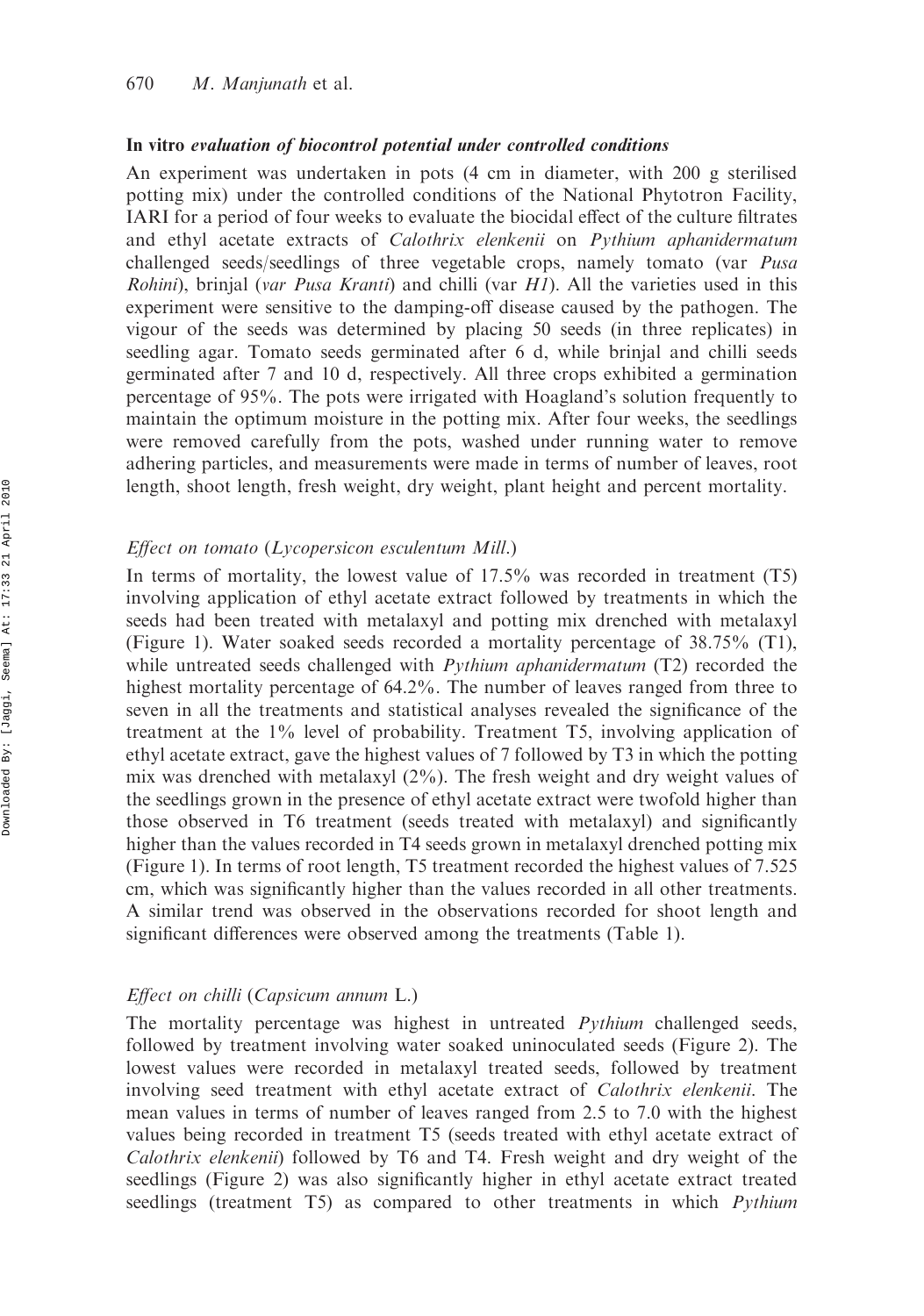

Figure 1. Influence of culture filtrate/ethyl acetate extract of *Calothrix elenkenii* on selected biometrical parameters of tomato (*Lycopersicon esculentum* Mill.) seedlings challenged with Pythium aphanidermatum and evaluated after four weeks of incubation. Treatments included 1 - Untreated seeds; 2 - Untreated seeds (Control without Pythium inoculation); 3 - Metalaxyl as soil drench  $+$  untreated seeds; 4 - Culture filtrate treated seeds; 5 - Ethyl acetate extract treated seeds and  $3$  - Metalaxyl as soil drench  $+$  untreated seeds and  $6$  - Metalaxyl as seed treatment. All treatments involved application of seeds into potting mix, pre-inoculated with Pythium aphanidermatum (except  $T_1$ ).

| Treatment                | Root length (cm) |                |        | Shoot length (cm) |                |        |
|--------------------------|------------------|----------------|--------|-------------------|----------------|--------|
|                          | Chilli           | <b>Brinjal</b> | Tomato | Chilli            | <b>Brinjal</b> | Tomato |
| T1 <sup>a</sup>          | 3.750            | 4.950          | 3.300  | 7.05              | 6.300          | 7.200  |
| T <sub>2</sub>           | 1.737            | 2.425          | 2.150  | 5.30              | 4.025          | 6.100  |
| T <sub>3</sub>           | 3.610            | 5.775          | 4.275  | 12.375            | 8.450          | 8.625  |
| T <sub>4</sub>           | 3.135            | 5.550          | 5.225  | 13.365            | 8.075          | 8.375  |
| T <sub>5</sub>           | 3.917            | 8.675          | 7.525  | 14.935            | 8.975          | 9.125  |
| T <sub>6</sub>           | 3.740            | 5.350          | 3.400  | 12.775            | 8.000          | 8.650  |
| C D $@1\%$               | 0.406            | 0.181          | 0.231  | 0.406             | 0.170          | 0.181  |
| $Crops \times treatment$ |                  | 0.072          |        |                   | 0.068          |        |

Table 1. Comparative evaluation of influence of different treatments on root and shoot length of seedlings of tomato, chilli and brinjal.

 ${}^{\text{a}}$ Except T<sub>1</sub>, all treatments, involved application of seeds into potting mix, pre-inoculated with *Pythium* aphanidermatum. Details of treatments as given for figures.

challenged seedlings were evaluated. In terms of root length (Table 1) T5, T6 and T1 recorded statistically *at par* values while shoot length was significantly higher in treatment T5.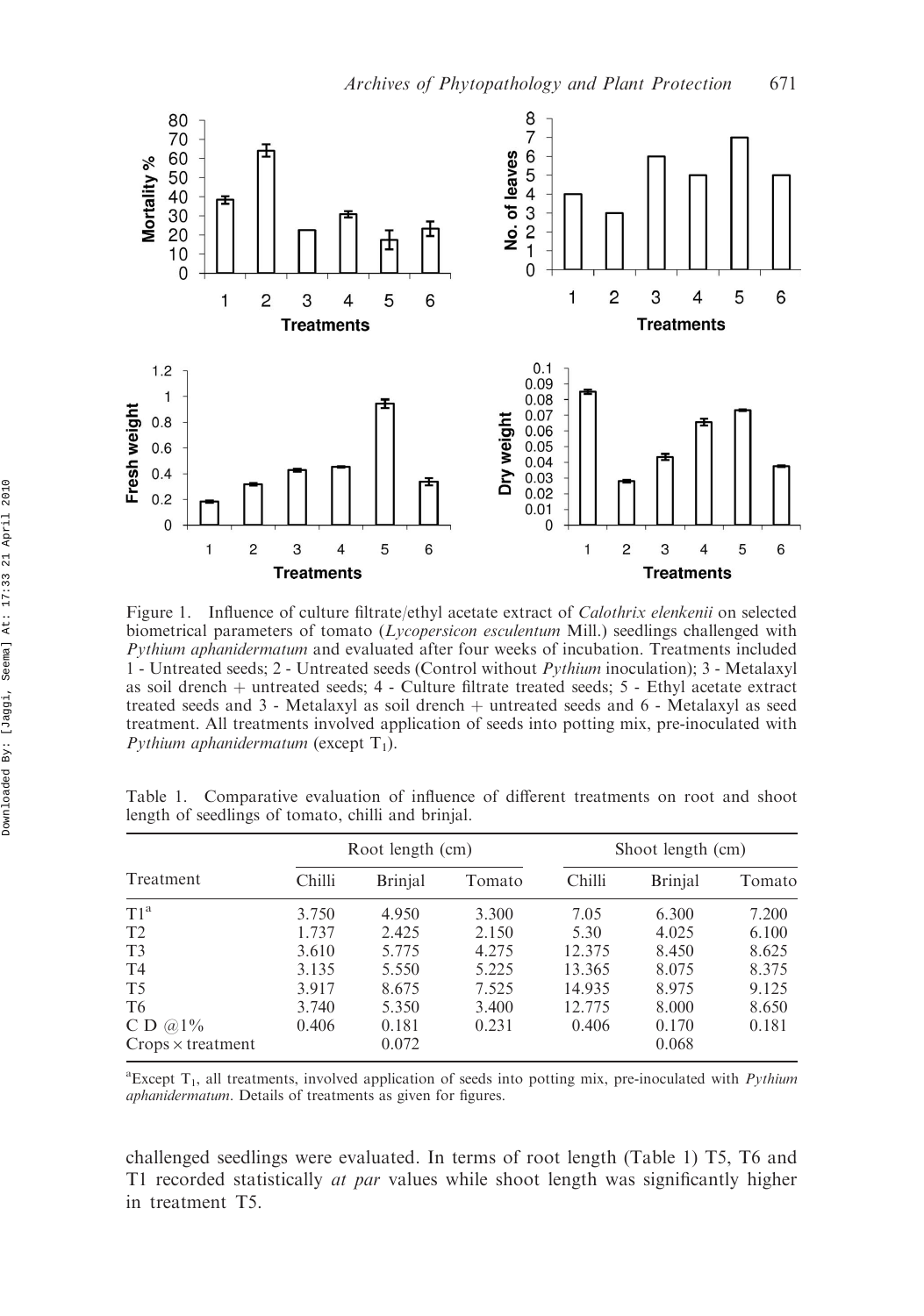

Figure 2. Influence of culture filtrate/ethyl acetate extract of *Calothrix elenkenii* on selected biometrical parameters of chilli (*Capsicum annum L.*) seedlings challenged with *Pythium* aphanidermatum and evaluated after four weeks of incubation (treatments as given for Figure 1).

### Effect on brinjal (Solanum melangena L.)

The application of ethyl acetate extract as seed treatment (T5) recorded the lowest mortality (13.3%), followed closely by treatment (T3) involving potting mix drenched with metalaxyl (15.87%). Untreated Pythium challenged seedlings (T2) recorded 64.2% mortality (Figure 3). Among the six treatments, T5 (seed treatment with ethyl acetate extract of *Calothrix elenkenii*) recorded the highest number of leaves (eight) as compared to 4.0 in untreated seedlings. Six leaves were recorded in all the other treatments. A severe (9–10 fold) enhancement in fresh weight was recorded in all the treatments except T1. The highest values were recorded in T5 followed by T3 and T6. A similar trend was observed in dry weight values recorded in all the treatments (Figure 3). A fourfold increase in root length was recorded in T5 treatment compared to T2 (untreated). In terms of shoot length, the highest values of 8.975 cm were recorded in T5, followed by 8.45 cm in T3 and 8.045 cm, 8.0 cm in T4 and T6 respectively (Table 1). Compared to treatment involving water soaked seeds (T1), treatment involving the application of metalaxyl as potting mix drench/seed treatment (T3, T6) and filtrate/ethyl acetate extracts (T4, T5), in general, recorded higher values for all the parameters analysed.

### **Discussion**

Cyanobacteria compose most of the world's biomass, as they occur in fresh/marine water and terrestrial (soil) habitats, hence, are suitable candidates for exploitation as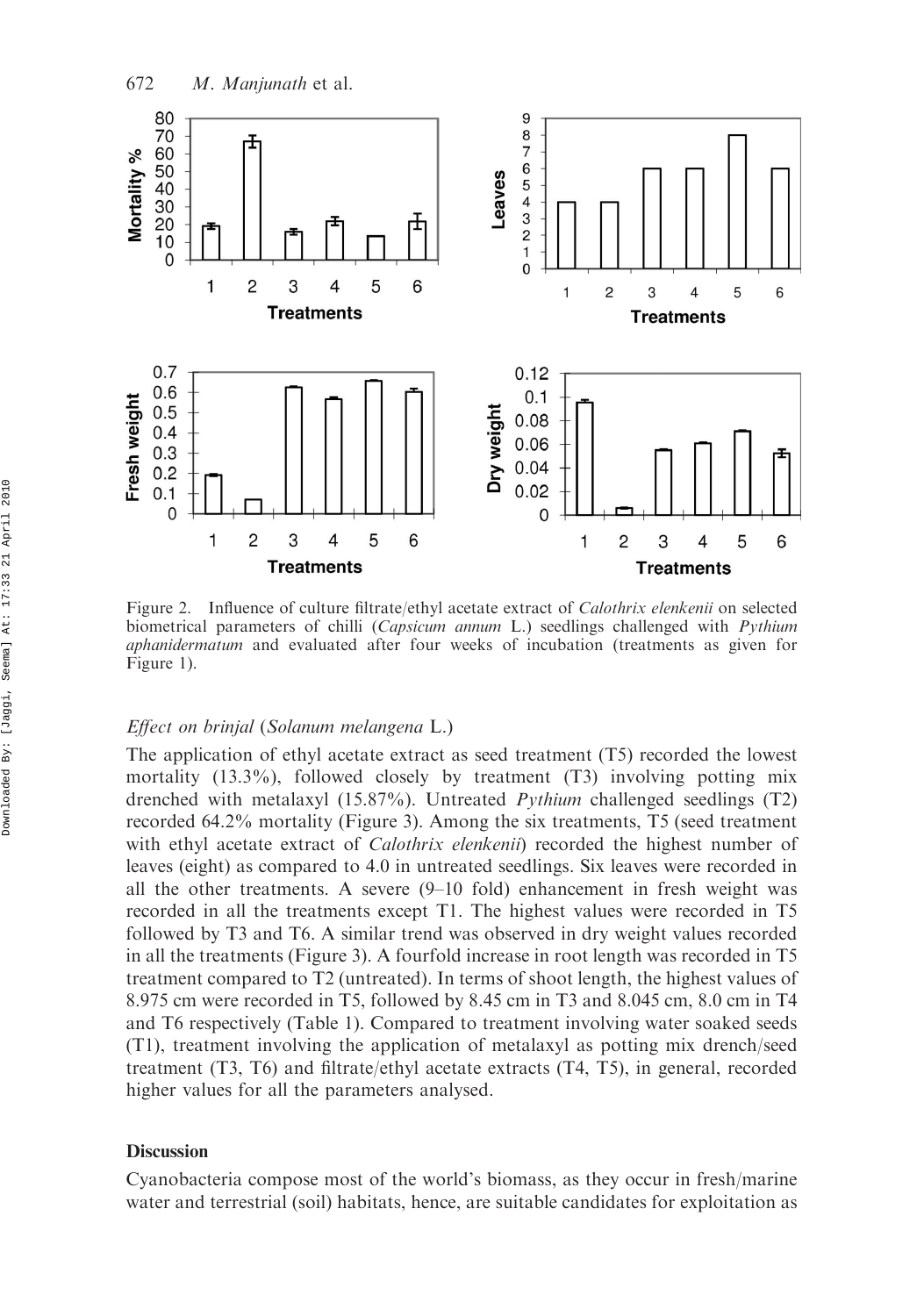

Figure 3. Influence of culture filtrate/ethyl acetate extract of *Calothrix elenkenii* on selected biometrical parameters of brinjal (Solanum melongena L.) seedlings challenged with Pythium aphanidermatum and evaluated after four weeks of incubation (treatments as given for Figure 1).

biocontrol agents of plant pathogenic fungi. However, despite the availability of a large body of information on the bioactive compounds produced by these microorganisms, very few initiatives have been undertaken to exploit them as biocontrol agents, especially against phytopathogenic fungi, which cause severe damage to important crops.

Pythium is a mycoparasite, which affects seedlings of various crops, especially vegetables and grasses, at both the pre- and post-emergence stage (Van West et al. 2003). The seedling blight and "damping off" disease caused by  $Python$  sp. leads to severe effects on roots, wilting of seedlings and is readily recognised as small spots/ patches, but microscopic examination of root tissues is essential to detect its presence. Damping off disease is caused mainly by *Rhizoctonia* and *Pythium* species that live in soil. Although more than 40 damping off organisms attack vegetables, Pythium is the most common fungus attacking and germinating seeds and causing pre-emergence and post-emergence damping off disease. Pythium aphanidermatum is a cosmopolitan Oomycetous fungus belonging to the order Perenosporales with a wide host range. It is an aggressive species of *Pythium* causing damping off, root and stem rots and blights of grasses and fruits. It is a cause of much economic concern on most annuals (e.g. vegetables), beets, cucurbits and grasses and often considered one of the water molds because it survives and grows best in wet soils, especially under greenhouse conditions (in which humidity and warm temperature are prevalent). As it infects seeds, juvenile tissue, lower stems, fruit rot and roots, plants are most vulnerable to infection during the germination and juvenile stages. Despite the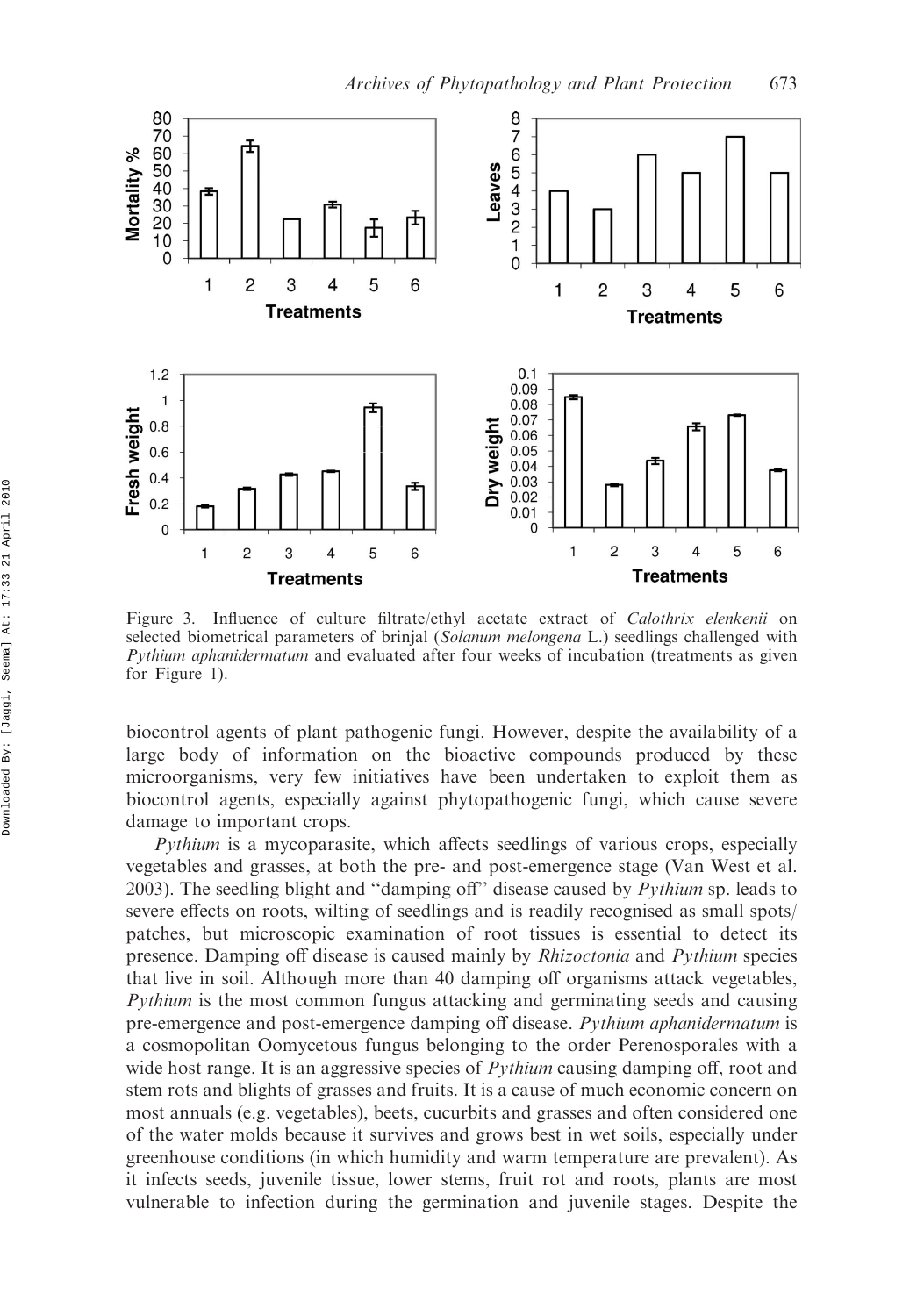availability of a number of sanitation measures and chemical formulations for application on seed or soil, the widespread nature of this fungal pathogen makes it a serious problem in several diseases in vegetable crops (Evans and Bhatt 1977). Considering the losses incurred, and the problems related to residues of chemicals, especially in vegetables, a need exists for development of biocontrol agents. Also, the aggressive nature of *Pythium aphanidermatum* requires directed biocontrol measures especially for vegetables such as tomato, brinjal and chilli, which are important crops, especially in the Indian subcontinent.

Screening programs undertaken at the CCUBGA, IARI in the last few years, on identifying cyanobacterial strains producing biocidal compounds (with emphasis on fungicidal activity), revealed the potential of several strains. Among them, the culture filtrates of two strains Calothrix elenkenii and Anabaena sp. exhibited algicidal activity and fungicidal activity (Radhakrishnan 2006). The culture filtrates and partially purified compounds produced by *Calothrix* sp. brought about significant inhibition of the growth of Pythium debaryanum and P. aphanidermatum (Radhakrishnan 2006). In India, no published work is available, to our knowledge, using cyanobacteria or their metabolites as biocontrol agents. The present investigation therefore was undertaken to evaluate the efficacy of the fungicidal compound(s) produced by *Calothrix* sp. against damping off disease caused by Pythium aphanidermatum in selected vegetables (brinjal, tomato and chilli).

The extracted metabolite was partially purified using preparatory TLC. The band showing antifungal activity was extracted and subjected to further characterisation by HPLC, wherein a single peak was observed. As a prelude to the development of a biocontrol agent, nursery stage evaluation of the fungicidal efficacy of the culture filtrate and ethyl acetate extract was undertaken along with requisite controls, including recommended chemical control measures (metalaxyl 2% as soil drench and seed treatment). The observations of the experiment at National Phytotron Facility, IARI which were taken after four weeks (i.e. after seeds were placed) revealed very interesting results. The tomato seedlings examined revealed significant visible differences in the vigour of the seedlings. In terms of root and shoot length, treatment T5 involving ethyl acetate extract treated seeds performed the best. Lower mortality was also observed in this treatment. Fresh weight and dry weight was also significantly higher in T5 treatment. The successful production of tomato is known to be much dependent upon the health of the nursery developed, which in turn is severely affected by damping off and other soil-borne diseases which can lead to 30–60% loss at preand post-emergence stages of the crop. Many strategies are available to control these diseases; however, the major components of integrated control (IPM) involve the use of chemical drenches (2% metalaxyl, methyl bromide) or seed treatment with Thiram, Captan, Ceresan, Agrosan G.N $\omega$  3 g/kg of seeds. Some of the biocontrol strategies include the use of isolates of Pseudomonas cepacia or Gliocladium virens or Bacillus cepacia (Mao et al. 1998) which in combination provide better control and significant enhancement of plant fresh weight. It was observed that the method of application is of great significance i.e. seed treatment or soil drench. In our investigation, the application of culture filtrate/ethyl acetate extract/metalaxyl as seed treatment exhibited a significant effect on reducing the severity of the disease and significantly higher values for all the parameters were recorded. In terms of fresh weight/dry weight, percent mortality, number of leaves, shoot/root length, significant differences were observed in these treatments,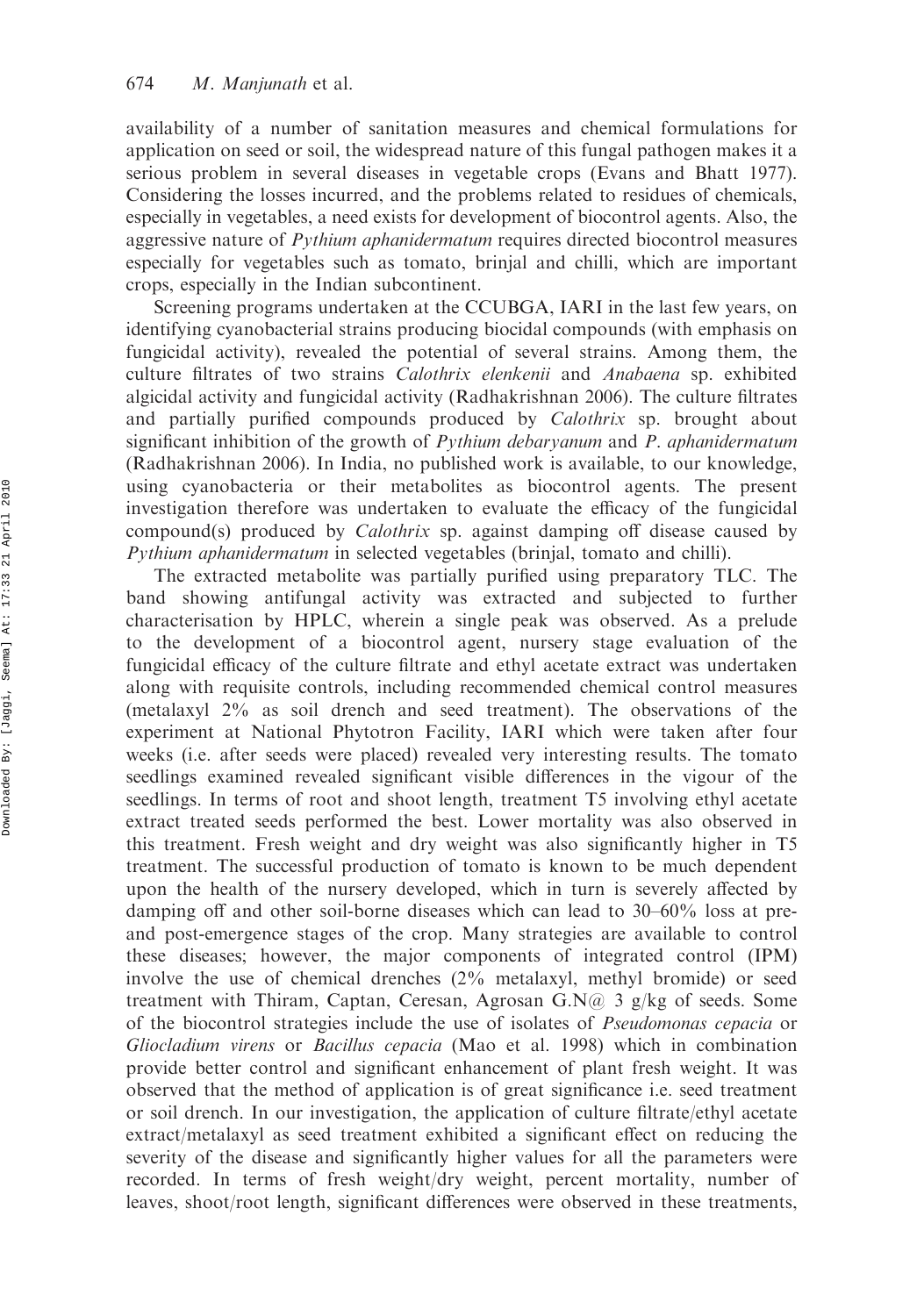as compared to application of metalaxyl as soil drench. Kulik (1995) concluded that seed treatment is the most cost effective and easier approach for many crops and root drenches should be applied to high value transplanted crops.

Another important vegetable crop which is prone to a number of diseases and pests is brinjal, which is more popular in the Indian sub-continent. In our investigation, percentage mortality was drastically reduced through application of chemical and biocontrol treatments and values were statistically at par with the untreated, uninfected treatment (positive control). However, a significant enhancement in fresh weight and number of leaves was recorded through the application of culture filtrate/ethyl acetate extract of Calothrix elenkenii treated seeds. Published literature revealed that soil solarisation of nursery beds or seed treatment followed by soil application using bacterial and fungal antagonists recorded a lower incidence of damping off in a solanaceous vegetable nursery (Rahman et al. 2003; Konkanthimath and Ramesh 2004). In our investigation, the application of ethyl acetate extract as seed treatment recorded the lowest disease incidence (measured as percentage mortality) besides significant enhancement in seedling vigour. Compared to tomato and brinjal, chilli is not as susceptible to diseases in general. However, the economic losses incurred as a result of fungal diseases can be immense. Commercial cultivation of chilli is mainly for use in value addition or as green peppers, wherein the use of chemicals for disease control is not advisable, in view of residue problems. Hence, biocontrol of pathogens assumes significance. In our investigation, the root length of chilli seedlings grown from seeds treated with ethyl acetate was statistically at par with those of metalaxyl treatments (T3 and T6). However, the shoot length of seedlings from treatments T4 and T5 were significantly higher, indicative of a better response of the biocontrol treatment. Percent mortality was, however, lowest in T6 treatment (metalaxyl used as a seed treatment) but interestingly, values recorded in T5 treatment were much higher than the recommended practice (T4) i.e. metalaxyl as soil drench. In our study, ANOVA revealed that all the treatments and crops analysed exhibited a significant influence on the parameters, as well as the interaction of the crop and treatments (Supplementary Table 1). The overall effect of the different treatments when evaluated cropwise revealed significant differences in root and shoot length of the seedling belonging crops. Chilli and brinjal seeds treated with ethyl acetate extract recorded significantly higher values in terms of root length while chilli seeds recorded statistically at par values with metalaxyl treated seeds/application of metalaxyl as potting mix drench. However, in terms of shoot length, T5 treatment recorded significantly higher values as compared to all other treatments. ANOVA revealed that the crop x treatment interaction (Supplementary Table 1) was also significant. A comparative evaluation of percent survivors, as a result of the treatments employed, revealed that metalaxyl treated seeds of chilli recorded the highest percentage of survivors followed by chilli seeds treated with ethyl acetate extract and seeds receiving metalaxyl as soil drench (Supplementary Figure 1). However, brinjal and tomato seedlings raised from ethyl acetate extract treated seeds recorded the highest percentage of survivors. Crop-wise analyses revealed that chilli seedlings recorded the lowest percentage of survivors in T2, indicative of its relative hardiness, followed by tomato and brinjal, which exhibited higher sensitivity to *Pythium* infection. The plant height of seedlings was significantly influenced by the treatments. Tomato crop recorded higher values with T5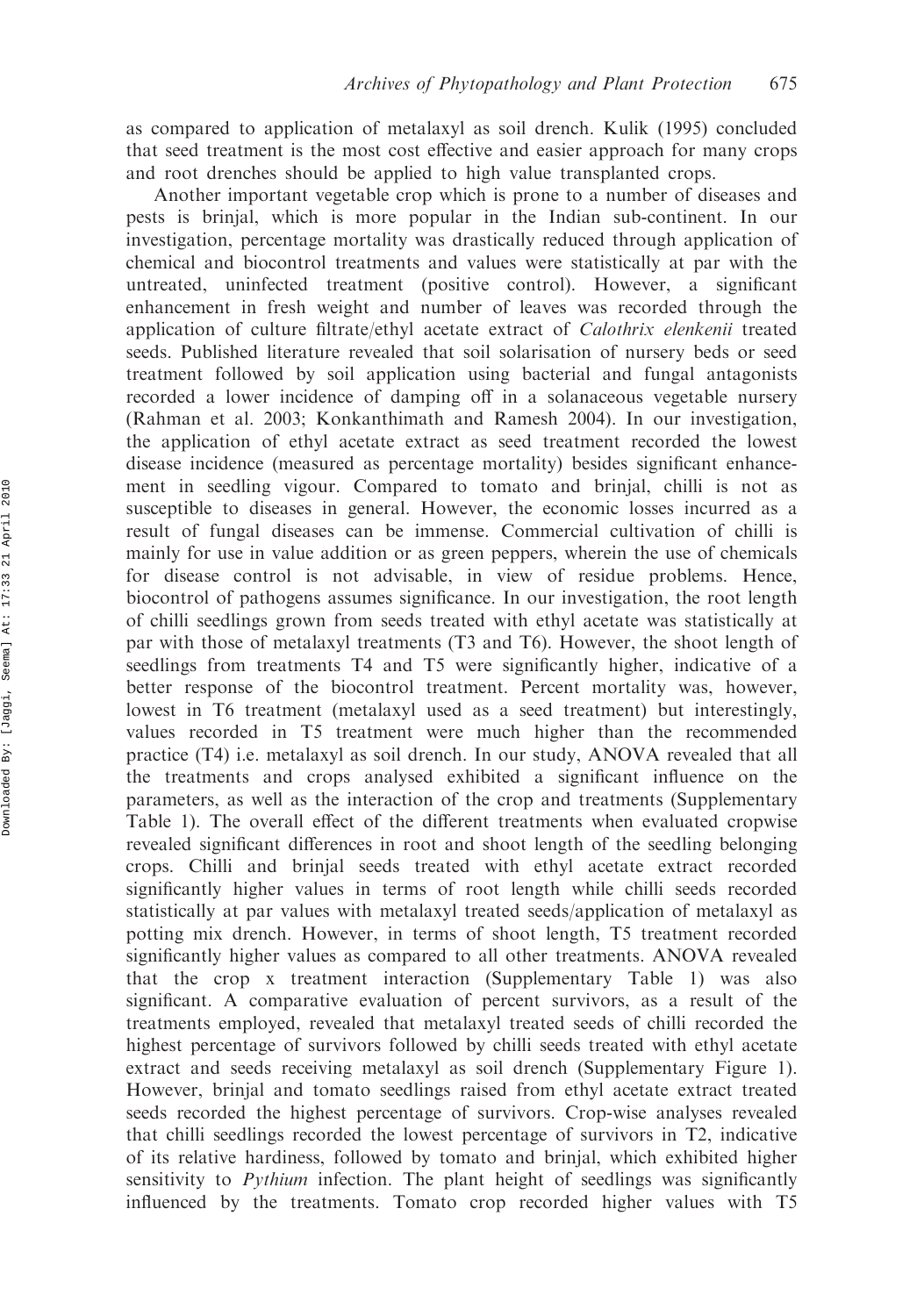treatment, while in chilli, T5 treatment recorded a maximum height with statistically at par values in T4 and T6 treatments. In brinjal, plant height was also maximum in T5 treatment. Crop-wise analyses revealed that chilli recorded the maximum height of seedlings i.e. 17.263 cm, followed by brinjal and tomato. Interestingly, all these values were recorded in the T5 treatment. Brinjal seedlings recorded lowest values of 6.45 cm, which is threefold lower than the highest values recorded (Supplementary Figure 2). The superior performance of T5 treatment, even over T1 (positive control i.e. water soaked seeds grown in Pythium-free potting mix), reveals the potency of the extract, which on the one hand is inhibitory towards Pythium aphanidermatum, but is stimulatory towards the growth of the seedlings of tomato, chillies and brinjal. The highest values in terms of number of leaves, root length, fresh weight and dry weight were recorded in brinjal crop. But, in terms of mortality percentage, chilli was observed to be most hardy, which also recorded the highest values for overall plant height as well as length of shoot. The effect of different treatments over all the crops when analysed showed that the treatment T5 outperformed in terms of all the parameters analysed. Also, significantly higher values were recorded compared to all other treatments in terms of length of root and shoot, number of leaves, fresh weight of seedlings, even higher than the control in which water soaked uninoculated seeds were grown in *Pythium-free potting mix.* Additionally, our investigation also provides a PGP (plant-growth promoting) role of the extract/filtrate and enhances its utility in agriculture.

The use of plant growth promoting rhizobacteria for biocontrol of plant diseases is currently one of the major areas of research in biology. Future research needs to be focused towards identifying the biochemical and molecular mechanisms involved in the growth stimulation of plants (i.e., tomato, brinjal, chilli, in this case) and inhibition of *Pythium aphanidermatum* by the metabolite. Such biocontrol agents, which provide multiple benefits, may provide useful pointers to improving afforestation practices and establishment of plants in diverse inhospitable/barren habitats, besides their promise as multifaceted bioinoculants in organic farming practices popular in present day agriculture.

#### Acknowledgements

We thank the authorities of the National Phytotron Facility, Division of Microbiology and CCUBGA, IARI, New Delhi, for providing the necessary facilities for undertaking this study. We are also thankful to the Network Project on Microorganisms (AMAAS), funded by the Indian Council of Agricultural Research (ICAR), New Delhi.

## **References**

- Ellis RJ, Timms-Wilson TM, Beringer JE, Rhodes D, Renwick A, Stevenson L, Bailey MJ. 1999. Ecological basis for bio-control of damping-off disease caused by Pseudomonas fluorescens 54/96. J Appl Microbiol. 87:454-463.
- Evans LE, Bhatt GM. 1977. A non destructive technique for measuring seedling vigour in wheat. Can J Plant Sci. 57:983–985.
- Kaushik BD. 1987. Laboratory methods for Blue-Green algae. New Delhi: New Delhi Assoc. Publ. Co.
- Konkanthimath VS, Ramesh R. 2004. Fungal and bacterial antagonists for the management of damping-off in Brinjal. Indian J Plant Prot. 32(2):80–84.
- Kulik MM. 1995. The potential for using cyanobacteria (blue green algae) and algae in the biological control of plant pathogenic bacteria and fungi. Eur J Plant Pathol. 101:585–599.